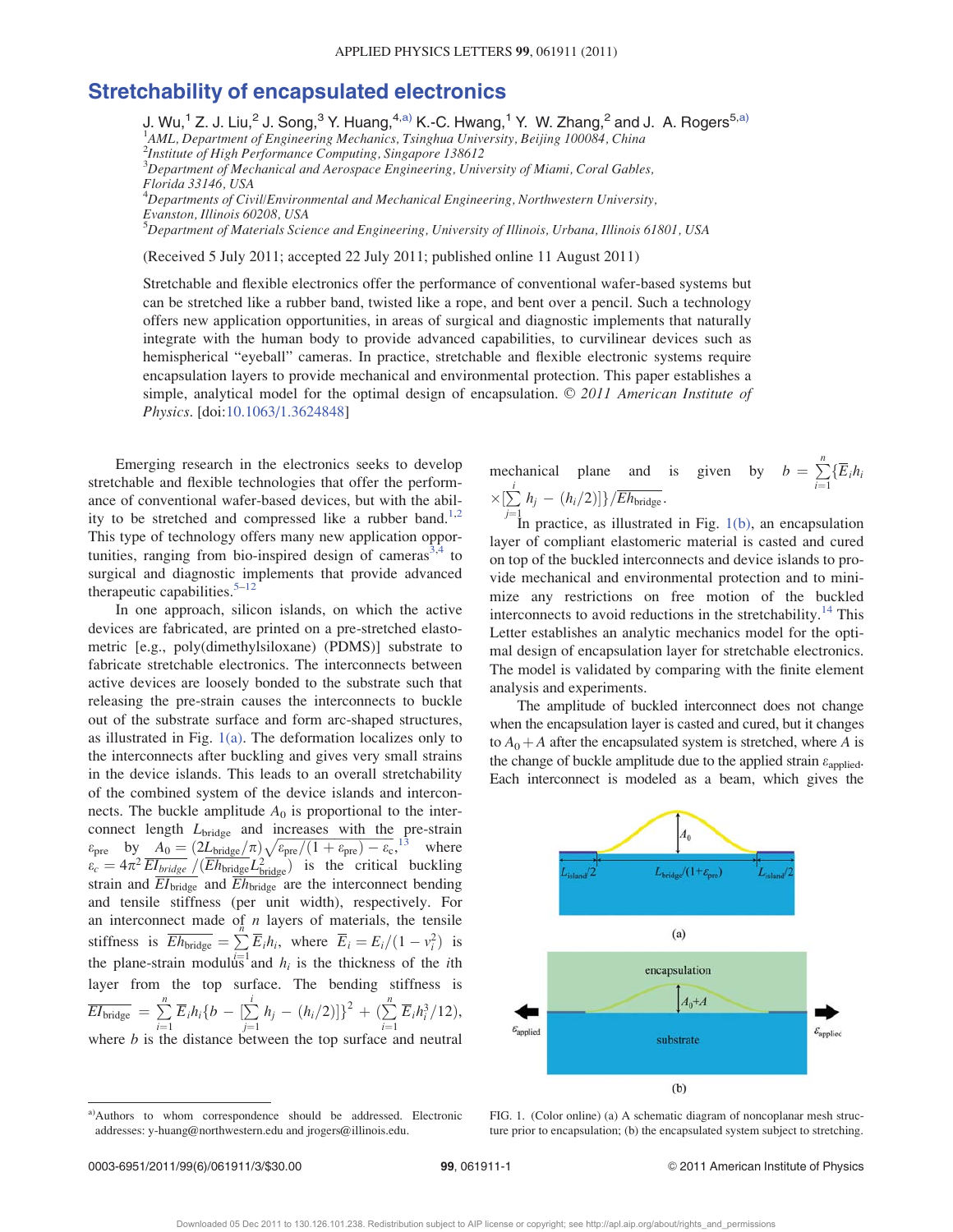bending energy  $U_{\text{bending}} = (\pi^4 \overline{EI}_{\text{bridge}}/L_{\text{bridge}}^3)(A_0 + A)^2$ <sup>13</sup> The<br>membrane strain in the interconnect is<sup>13</sup> membrane strain in the interconnect is

$$
\varepsilon_{\text{membrane}} = \frac{\pi^2}{4L_{\text{bridge}}^2} (A_0 + A)^2 + \frac{\varepsilon_{\text{applied}} - \varepsilon_{\text{pre}}}{1 + \varepsilon_{\text{pre}}},\qquad(1)
$$

where the term  $\pi^2 (A_0 + A)^2 / (4L_{bridge}^2)$  represents the contri-<br>bution to the membrane strain from the finite rotation. Equabution to the membrane strain from the finite rotation. Equation (1) gives the membrane energy in each interconnect  $U_{\text{membrane}} = (\overline{E}h_{\text{bridge}}/L_{\text{bridge}}/2)\varepsilon_{\text{membrane}}^2$ . Without the encap-<br>sulation layer and annlied strain  $A = 0$  and  $\varepsilon_{\text{max}} = 0$  the sulation layer and applied strain,  $A = 0$  and  $\varepsilon_{appplied} = 0$ , the amplitude  $A_0 = (2L_{bridge}/\pi)\sqrt{\varepsilon_{pre}/(1+\varepsilon_{pre})-\varepsilon_c}$  obtained<br>from prior studies is gives the membrane strain from prior studies $13$  gives the membrane strain  $\varepsilon_{\text{membrane}} = -\varepsilon_{\text{c}}.$ <br>The substra

The substrate and encapsulation layers are much thicker than the interconnects and device islands. Deformation of substrate and encapsulation layer is two-dimensional, being sinusoidal and exponential decay in the directions parallel and normal to the interconnects, respectively.<sup>15</sup> They are modeled as semi-infinite solids subject to the normal displacement on their surfaces  $w = (A/2)[1 + \cos(2\pi X/L_{bridge})]$  for  $|X| \le L_{\text{bridge}}/2$  due to buckling of the interconnects. For surfaces in contact with the device islands of size  $L_{\text{island}}$ , the normal displacement is  $w = 0$  for  $L_{bridge}/2 \leq |X|$  $\leq$  (L<sub>island</sub> + L<sub>bridge</sub>)/2 since the device islands have negligible deformation as compared to the buckled interconnects. The normal displacement is periodic with the period  $L_{\text{island}} + L_{\text{bridge}}$  and can be expressed as the Fourier series  $w = A \left\{ a_0/2 + \sum_{l=1}^{\infty} a_l \cos[2l\pi X/(L_{\text{island}} + L_{\text{bridge}})] \right\}$ where the coefficients depend only on the interconnect line fraction  $c = L_{bridge}/(L_{island} + L_{bridge})$  and are given by  $a_l = [(1 - c^2 l^2)/\pi]^{-1} \sin(c l \pi)$  (which includes  $a_0 = c$ ). The strain energy over each period for a semi-infinite solid subject to the above normal displacement is  $(\pi/4)\overline{E}A^2\sum_{l=1}la_l^2$ , <sup>15</sup> where  $\overline{E}$  is the plane-strain modulus. The strain energy in the substrate and encapsulation layer (over the period  $L_{\text{island}} + L_{\text{bridge}})$  is  $U_{\text{substrate}+\text{encapsulation}} = (\pi/4)(\bar{E}_{\text{substrate}})$ +  $\bar{E}_{\text{encapsulation}}$  are  $\frac{1}{l} a_l^2$ , where  $\bar{E}_{\text{substrate}}$  and  $\bar{E}_{\text{encapsulation}}$  are the plane strain moduli of the substrate and encapsulation the plane-strain moduli of the substrate and encapsulation

Minimization of total energy,  $d(U_{\text{bending}} + U_{\text{membrane}})$  $+ U_{\text{substrate}+\text{encapsulation}}/dA = 0$ , gives the following equation for the amplitude A:

layers, respectively.

$$
\left(\frac{A_0 + A}{L_{bridge}}\right)^3 + \frac{4}{\pi^2} \left(\frac{\varepsilon_{\text{applied}} - \varepsilon_{\text{pre}}}{1 + \varepsilon_{\text{pre}}} + \varepsilon_{\text{c}}\right) \frac{A_0 + A}{L_{bridge}} + \frac{4(\bar{E}_{\text{substrate}} + \bar{E}_{\text{encapsulation}})}{\pi^5 \bar{E} h_{bridge}} \times f \left(\frac{L_{bridge}}{L_{\text{island}} + L_{bridge}}\right) A = 0,
$$
 (2)

where  $f(c) = \sum_{l=1}^{n}$  $l^{-1}(1 - c^2)l^2$  $\int$ <sup>-2</sup>sin<sup>2</sup>(cl $\pi$ ) and  $\overline{E}$ <sub>encapsulation</sub>

represents the effect of encapsulation layer against stretching. This cubic equation requires numerical method, but the stretchability of encapsulated system is obtained analytically, as shown in the following.

Near the limit of stretchability, the interconnects become rather flat such that the membrane strain is much larger than the bending strain and dominates in the interconnects. The stretchability is the maximum applied strain when  $\varepsilon_{\text{membrane}}$  in Eq. (1) reaches the fracture strain  $\varepsilon_{\text{f}}$  (e.g., 1%) of the interconnects, which gives

$$
A_0 + A = \frac{2L_{\text{bridge}}}{\pi} \sqrt{\frac{\varepsilon_{\text{pre}} - (\varepsilon_{\text{applied}})_{\text{max}}}{1 + \varepsilon_{\text{pre}}} + \varepsilon_{\text{f}}.}
$$
 (3)

Its substitution into Eq. (2) then gives analytically the stretchability

$$
\left(\varepsilon_{\text{applied}}\right)_{\text{max}} = \left[1 - \left(1 + \frac{\varepsilon_{\text{f}} + \varepsilon_{\text{c}}}{\lambda}\right)^{-2}\right] \left[\varepsilon_{\text{pre}} - (1 + \varepsilon_{\text{pre}})\varepsilon_{\text{c}}\right] + (1 + \varepsilon_{\text{pre}})\left(\varepsilon_{\text{f}} + \varepsilon_{\text{c}}\right). \tag{4}
$$

It increases with the pre-strain  $\varepsilon_{pre}$  (linearly) and fracture strain  $\varepsilon_f$  and critical buckling strain  $\varepsilon_c$  of the interconnects. It also depends on the elastic moduli of the substrate and encapsulation, length, tensile stiffness, and line fraction of the interconnects via a single combination  $\lambda$  given by

$$
\lambda = \frac{(\overline{E}_{\text{substrate}} + \overline{E}_{\text{encapsulation}})L_{\text{bridge}}}{\pi^3 \overline{E} h_{\text{bridge}}}
$$
 (5)

The limit  $\lambda = 0$  corresponds to no substrate and encapsulation layer and gives the stretchability  $\varepsilon_{pre} + (1 + \varepsilon_{pre})\varepsilon_f$ .

The maximum curvature near stretchability  $\kappa = \max(d^2w/dX^2) = (4\pi/L_{bridge})[1 + (\varepsilon_f + \varepsilon_c)/\lambda]^{-1}$ <br> $\times \sqrt{\varepsilon/(1 + \varepsilon_c)} = \varepsilon$  It can be verified that the bending  $\frac{x}{\epsilon_{\text{pre}}}/\left(1 + \epsilon_{\text{pre}}\right) - \epsilon_{\text{c}}$ . It can be verified that the bending orthonored that the bending  $\frac{x}{\epsilon_{\text{pre}}}$ strain  $\sim \kappa h_{\text{bridge}}$  in the interconnects is much smaller than the membrane strain for the thin interconnects  $h_{\text{bridge}} \ll L_{\text{bridge}}$ .

Figure 2 shows the stretchability  $(\varepsilon_{\text{applied}})_{\text{max}}$  versus the non-dimensional parameter  $\lambda$ . The fracture strain of the interconnects is  $\varepsilon_f = 1\%$ , and pre-strain  $\varepsilon_{\text{pre}} = 60\%$ . A representative set of material properties and geometry parame $ters<sup>14</sup>$  includes

(1) Device islands: length of device island  $L_{\text{island}} = 236 \ \mu \text{m}$ .



FIG. 2. The stretchability,  $(\varepsilon_{\text{applied}})_{\text{max}}$ , versus the non-dimensional parameter  $\lambda$  for pre-strain  $\varepsilon_{pre} = 60\%$ .

Downloaded 05 Dec 2011 to 130.126.101.238. Redistribution subject to AIP license or copyright; see http://apl.aip.org/about/rights\_and\_permissions